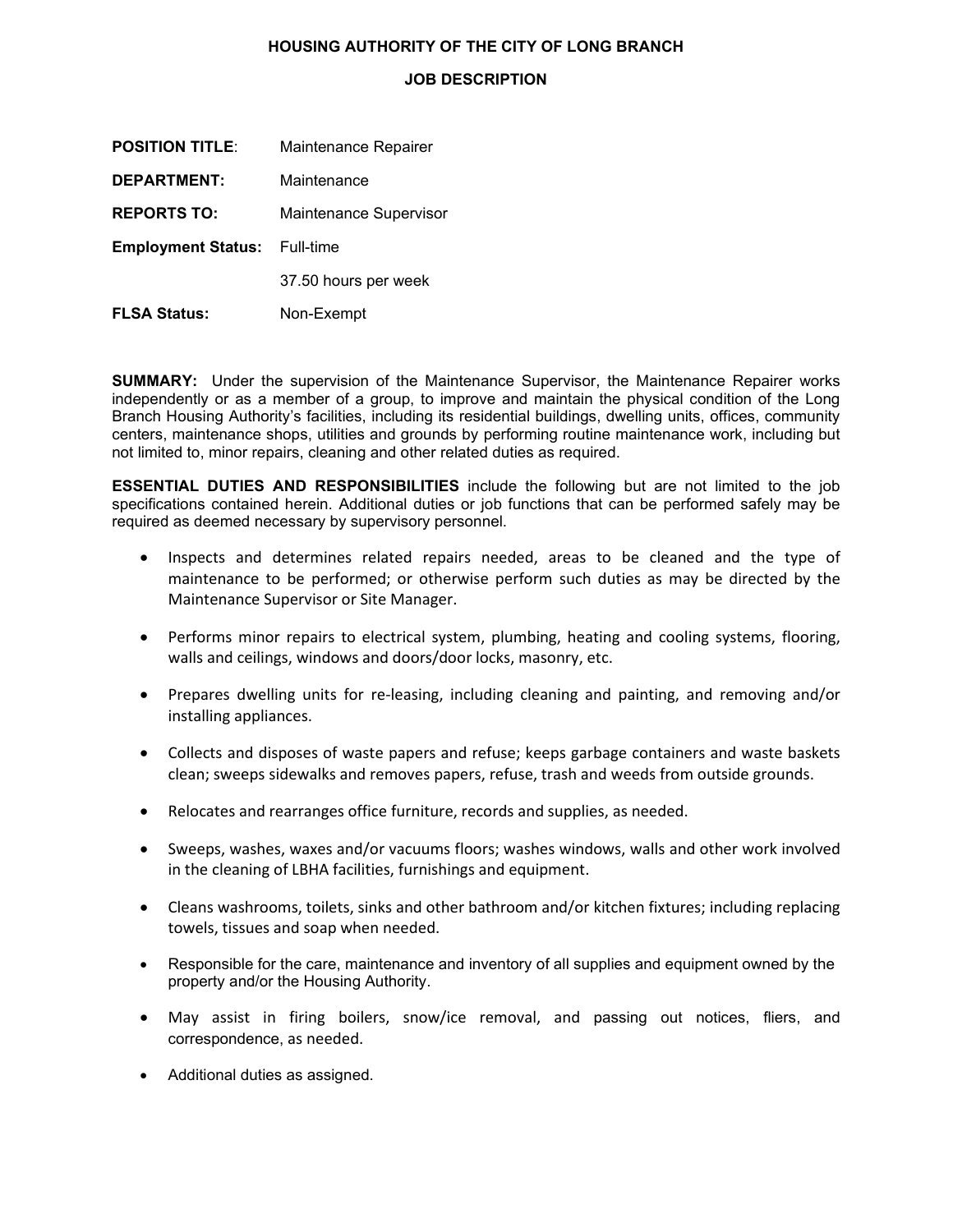## **KNOWLEDGE AND JOB REQUIREMENTS:**

- Appointees will be required to possess a driver's license valid in New Jersey only if the operation of a vehicle, rather than employee mobility, is necessary to perform essential duties of the position.
- Ability to read, write, speak understand and communicate in English sufficiently to perform the duties of this position. American Sign Language or Braille may also be considered as acceptable forms of communication.
- Knowledge of methods used in cleaning or maintaining buildings and grounds.
- Ability to utilize cleaning materials, tools and equipment, necessary to perform stated responsibilities.
- Ability to understand, remember, and carries out oral and written directions.
- Ability to learn quickly from oral and written explanations and from demonstrations.
- Ability to utilize various types of electronic and/or manual recording and information systems used by the agency, office, or related units.
- Responsible for reporting unusual or extraordinary circumstances regarding the property or residents.
- Be aware of and operate within OSHA (Occupational Safety & Health Act) standards and company safety policies at all times.
- Effective time management skills.
- Ability to meet stated deadlines.
- Ability to work harmoniously with associates and others.
- Responsible for courteous, efficient responses at all times.

**MINIMUM TRAINING AND/OR EXPERIENCE:** High School Diploma, GED or equivalent.

## **SUPERVISORY RESPONSIBILITIES:** None.

**MINIMUM LANGUAGE SKILLS:** Ability to read a limited number of two and three-syllable words and basic numbers. Ability to speak simple sentences.

**MATHEMATICAL SKILLS:** Ability to add and subtract two digit numbers and to multiply and divide with 10's and 100's. Ability to perform these mathematical operations using units of weight, measurement, volume and distance.

**REASONING ABILITY:** Ability to apply common sense understanding to carry out written or oral instructions. . Ability to deal with problems involving a few concrete variables in standardized situations.

**PHYSICAL DEMANDS:** The physical demands described here are representative of those that must be met by an employee to successfully perform the essential functions of this job.

Reasonable accommodations may be made to enable individuals with disabilities to perform the essential functions. The employee must frequently lift and/or move up to 10 pounds and occasionally lift and/or move up to 35 pounds. Requires frequent standing, stretching, bending, stooping, squatting, walking, pushing and pulling, and lifting of objects weighing up to 35 pounds or more. Routinely may be required to exert considerable physical effort in lifting and carrying heavy objects in excess of 75 pounds (with assistance) such as refrigerators, stoves, etc. Must be able to use ladders to perform various types of